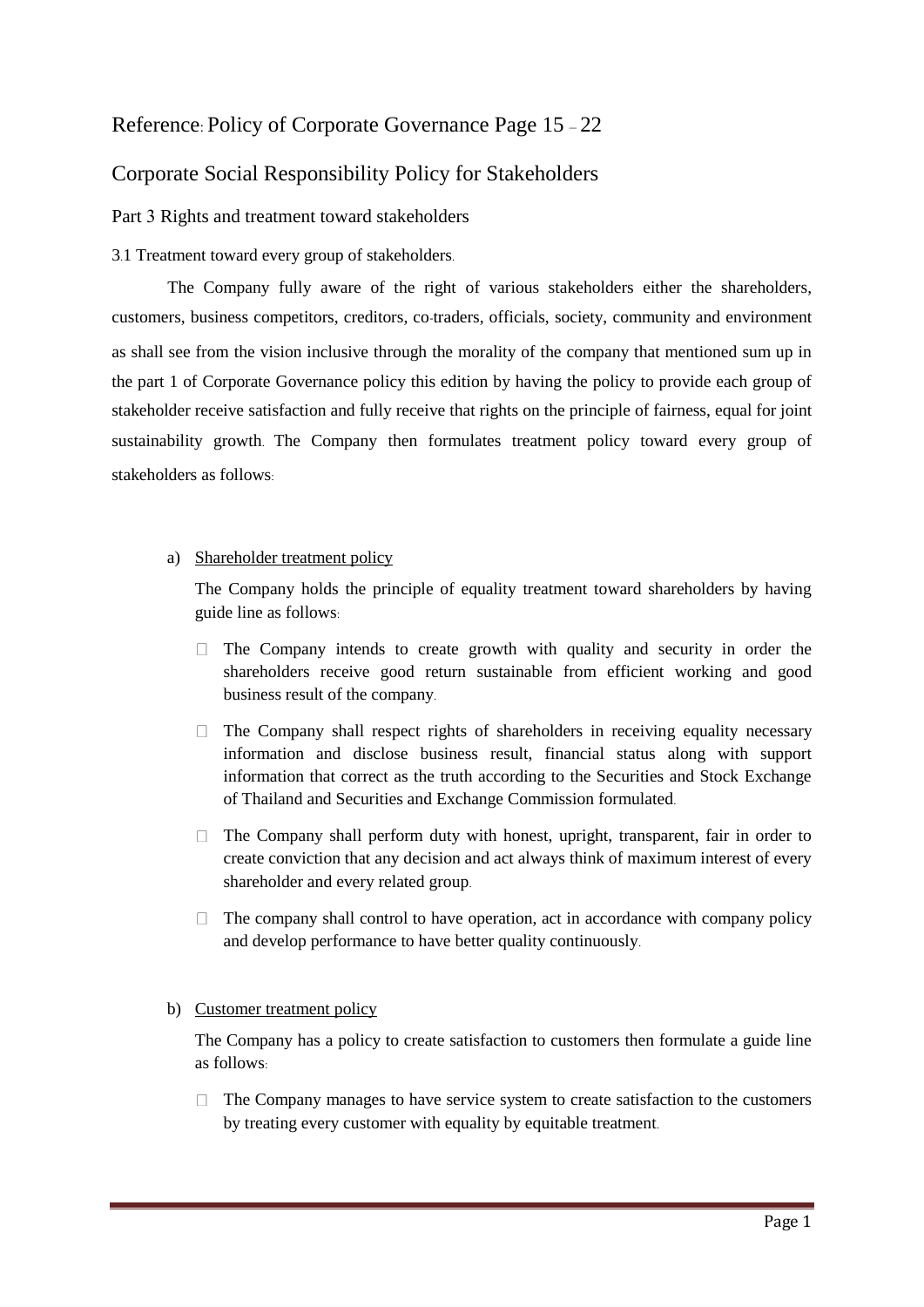- $\Box$  The Company shall provide information concerning services completely, correct and not distort the facts with thinking of customer interest as main.
- $\Box$  The Company shall manage the system for the customers capable to grievance concerning services or conducting business of the company by rush proceed and return reply the customers at the best.
- $\Box$  The Company shall oversee an environment, internal areas and vicinity of the factory and office to have safety toward life and customer possessions and one who contact business with the company.
- $\Box$  The Company has an intention to create impression and satisfaction with the customers in order the customers receive best services.
- c) Co-trader treatment policy

The Company wish to see goods procurement and services in accordance with standard measure and aim to develop and maintain sustainable relationship with co-traders and copartners which have clear objective in the matter of goods quality and services that suits with money value, technique quality and reliable with each other, the company then has a guide line concerning goods procure and services procedure as follows:

- The Company manages to have competition on received information equality.  $\Box$
- $\Box$  The Company manages to have basis in assessment and select co-traders and copartners with just.
- The Company manages to make contract form with appropriate co-traders and fair.
- $\Box$  The Company manages to have management and pursuit system to ensure that it having follow the condition of contract completely and protect misconduct and corruption in every step of procure procedure.
- $\Box$  The Company pays money to the co-traders and co-partners with on time according to the agreed payment condition.

# Supplier Selection Criteria

The Company has the transparent policy, criteria, and regulations to govern the selection process for supplier, purposely to the benefit of cost management and improving operating efficiency, also the better cooperation and continuity of business. The Company has supplier selection criteria as follows;

- 1. The supplier must strictly comply to the law, has ethical standard accepted by society, giving importance and considered responsible to the human right, society, and environment.
- 2. The supplier must have stable and sufficient financial status, clear address which can be traceable, considerable trading history, no record of law violation, fraud activities, or record of termination of agreement without consent, or appear on the blacklist of government and private company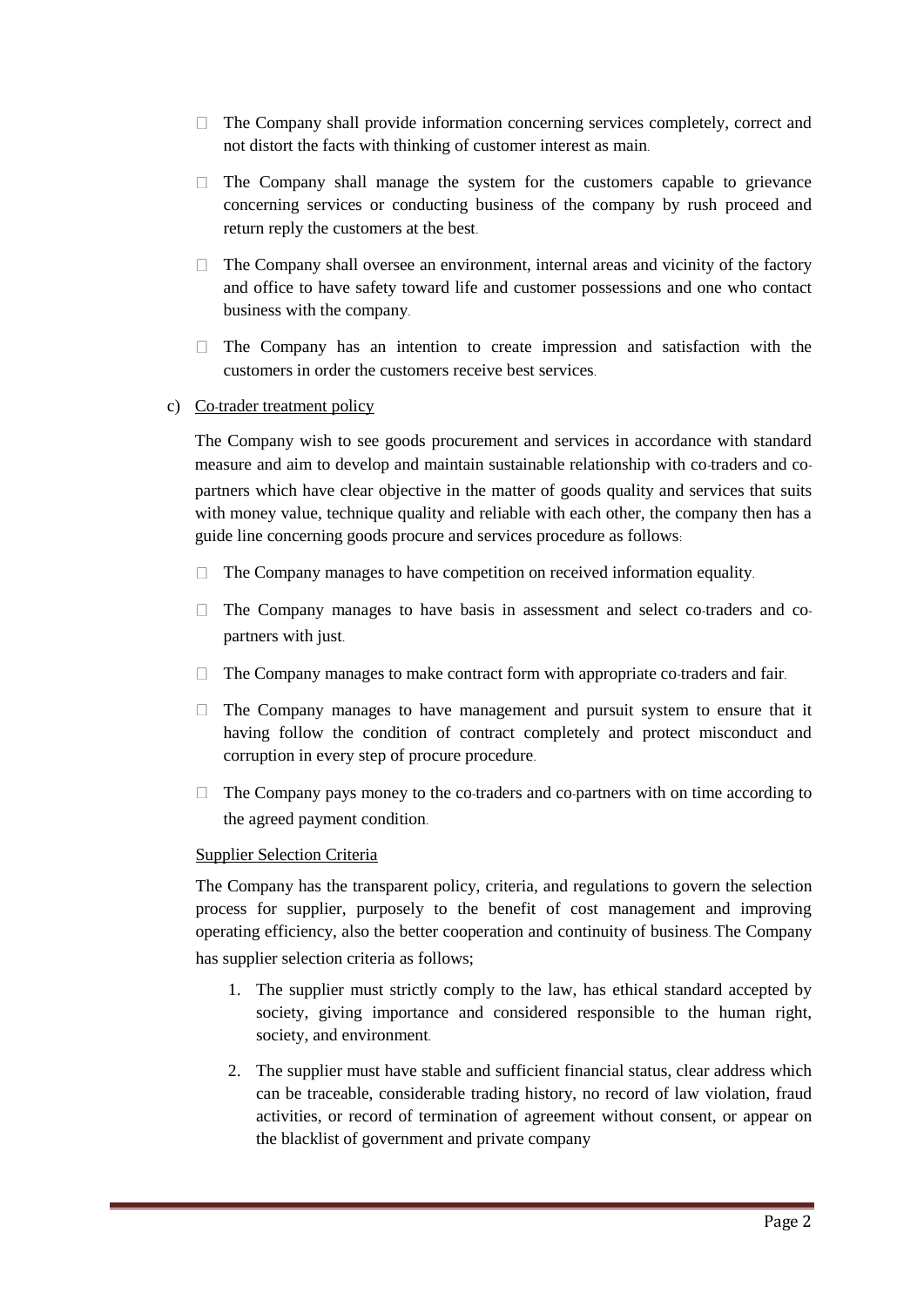- 3. The supplier must provide the product or service at acceptable level at the reasonable price.
- 4. The supplier must deliver the product / service on time, consistency, and flexible to the requirement of the Company

# d) Trade competitor treatment policy

The Company conducts business under rule frame of fair competition by holding the principle as follows:

- $\Box$  The Company shall not seek the secret information of trade competitors by the way of bad faith or not suitable.
- $\Box$  The Company shall conduct business under rule frame of good competition, not ruin fame of competitors by find fault with competitors.

# e) Creditor treatment policy

The Company has a policy to treat with creditor with fair by having guide line as follows:

- $\Box$  The Company shall maintain and follow the guarantee conditions toward creditors strictly.
- $\Box$  The Company shall control to return back loans and interest to every type of loan creditors completely with on time and follow the conditions of loan as agreed by not using loan in the way that contrary to the objective of loan.
- $\Box$  The Company shall arrange the capital sufficiently to assure the creditors in financial status and ability in paying debt of the company.
- $\Box$  The Company shall report and provide correct information of the company and complete to the creditors.
- $\Box$  If there are incident that the Company would unable to perform according to any conditions, the Company shall notify the creditor immediately to mutually consider the solutions.

# f) Officials treatment policy

The Company is fully aware of human resources value and wish the personnel proud of organization by having working atmosphere like participate and progress in profession equality. The personnel shall receive potential promotion development to have knowledge talent throughout and continuously for creating value and uphold excellence in business. The Company then has a policy on remuneration and welfare, policy on knowledge development and official potential, policy on safety and health and others policy by having guide line as follows:

 $\Box$  The Company selects a person for hiring to hold various offices with fair by thinking of property of each position, study qualification, experience and other provisions which necessary to work without obstruct in the matter of sex, age, race, religion.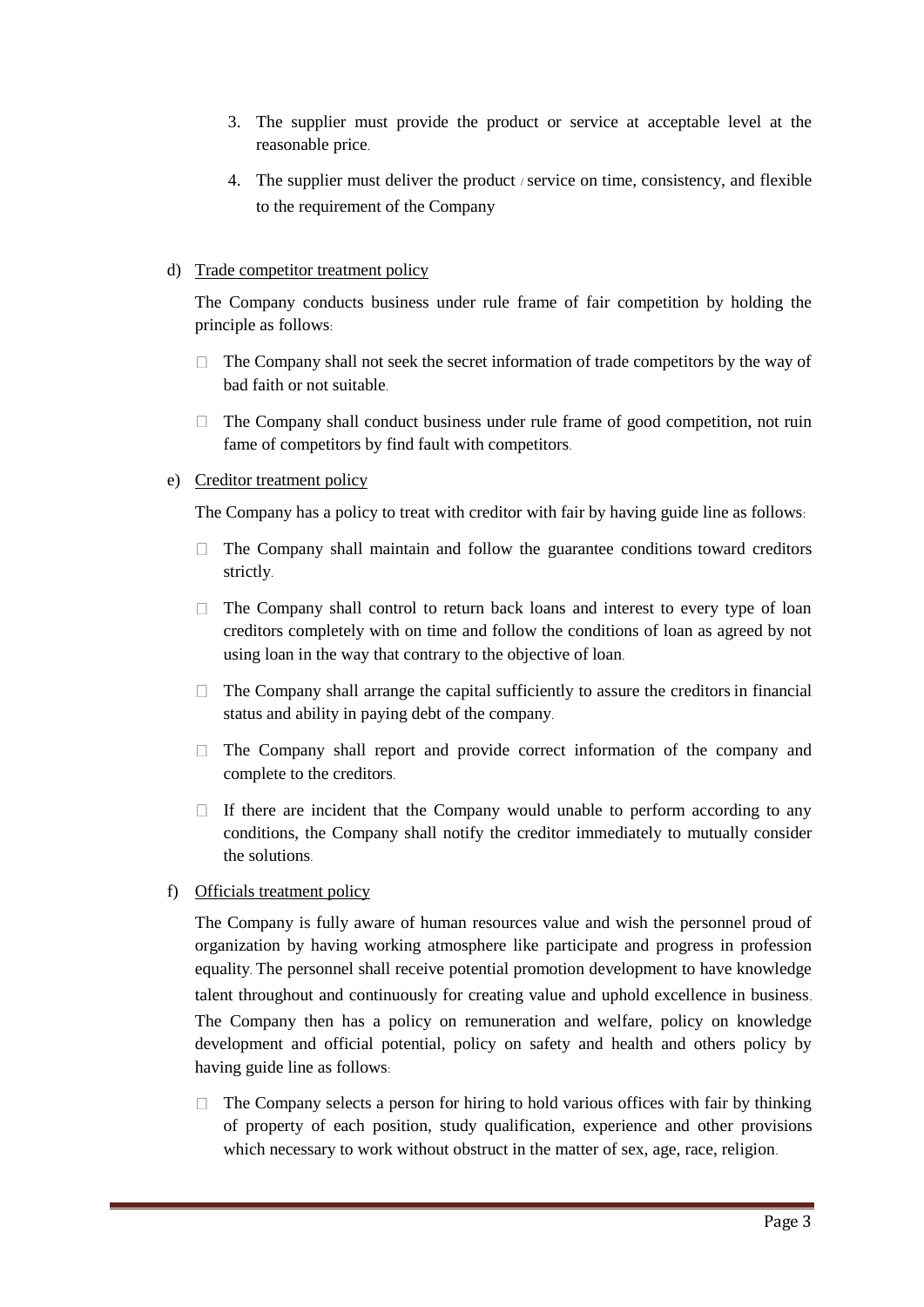- $\Box$  The Company formulates remuneration and welfare to the officials fairly, having suitability with knowledge and talent, condition and character of work, performance result and coordinate with operation result of the company both in shot-run and longrun by considering from business result of the company, administration and assessment result of whole organization.
- $\Box$  The Company supports the officials to receive training, knowledge development, talent, develop working potential to be higher in order to add working efficient and open opportunity for officials to progress in duty.
- $\Box$  The Company supports the officials to always receive related news as opportunity and as far as it can be done for adding efficient and good relationship in collaboration.

The practice for the consideration of remuneration and the benefits of employee

- o The Company determine the remuneration on the fairness basis, which is not below the level that determined by the labour law, while consider the appropriateness to the knowledge, experience, qualification of employee, including the performance of each individual employee. The remuneration package shall align with the industry standard and suitable to the growth of the Company.
- o The Company has arranged other benefits include bonus, overtime, cost of living allowance, uniform and accessories, insurance, provident fund, annual health check up, and other benefits required by law such as social securities, and employee benefits for retired employee. As of 31 December 2020, the employee benefits according to the company financial statements indicated THB 66,825,443.13
- o Provide to have provident fund with name: Provident fund Thai Commercial Piemsub which already registered under no. 77/1997 by having Thai Commercial Public Company Limited as fund manager at the date of 31 December 2020. Fund membership specific part of Chiangmai Frozen Foods Public Company Limited have 162 persons and having saving money, add money and interest total amount THB 71,350,254.75
- o Provide the source for fund to the employee who would like to make a loan purposely to purchase and/or renovate a house, at the special low rate. Also provide the loan from provident fund.
- o In the year 2020 The remuneration of the employees Amount THB 231,429,554.85 comprises salary, wages, remuneration, bonus, overtime, diligent cowries, hospital charge, cost of insurance group, cost of living, provident fund 3% of salary, employee benefit when reach age limit of 60 years.

The practice for the training of employee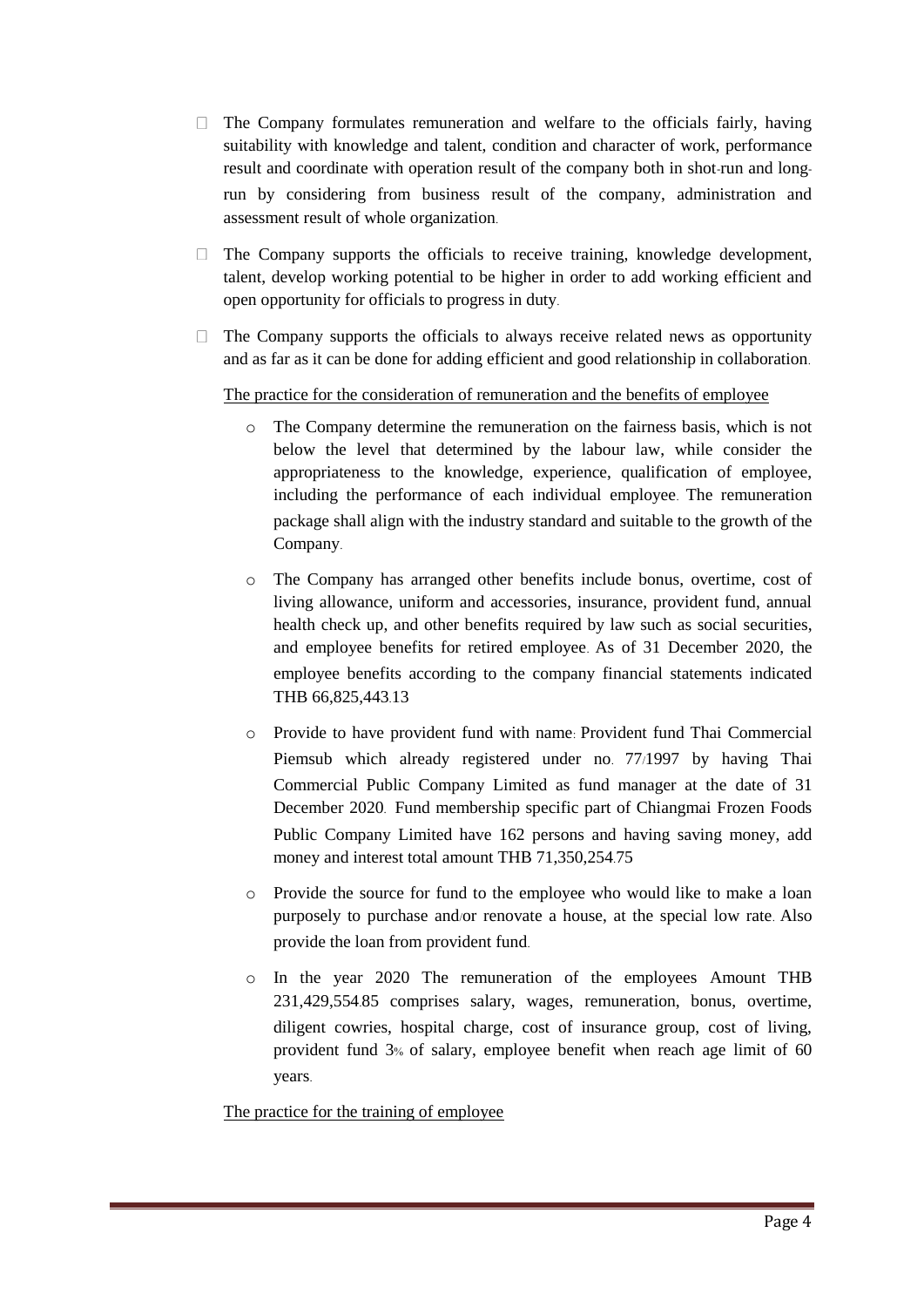- o The Company provide the orientation to the new employee to ensure the understanding of the Company's rules and regulation, employee's right. Also provide brochure with the information.
- o The Company has arranged in-house training with the qualified guest speaker/trainer, purposely to assure the understanding of safety of working practice, the teamwork, the practice of operation against corruption, the maximization use of resource.
- $\circ$  The Company provide external training to employee such as the training course from Dhamniti, IOD, and FAP
- o The Company encourage the learning for the employee consider the potential of each individual to support the growth in their carrier.

## Training and Seminar

o In the year 2020, the company had training and seminar hours for the officials with average 10.09 hours/person/year.

## g) Treatment policy on safety and health

The Company is fully aware that safety and health are the basis responsibility of the company and is an important factor toward sustainable growth of organization, the company then formulate the policy that would give the officials and co-partners work safety and in accordance with provision of related law by:

- $\Box$  The Company shall find a way to protect accident, wounded and illness due to work performance with earnestly cooperation of every official inclusive to seek a way to get rid and control risk in un-safety work performance.
- $\Box$  The Company shall give cooperation with government unit and other organizations in suppressing emergency trouble or accident which happen from work performance quickly, efficient and cautious.
- $\Box$  The Company shall act in accordance with law and various regulations in the matter of safety strictly and shall bring management standard measure concerning reliable safety to be effective in case not yet available of laws and regulation formulated.
- $\Box$  The Company managed to have designing on equipment, making performance discipline, operation planning and officials training to have knowledge and understanding and receive sufficient information in the matter of working safety to protect danger which may happen from machines, working method or various diseases.
- $\Box$  The Officials whose join working by having illegal narcotics essence in the body system or having liquor power or other narcotics essence in a level that able to cause damage on performance would receive punishment by discipline as company regulation.

# The practice of safety and hygienic

 $\Box$  The Company shall arrange properly layout for the office and factory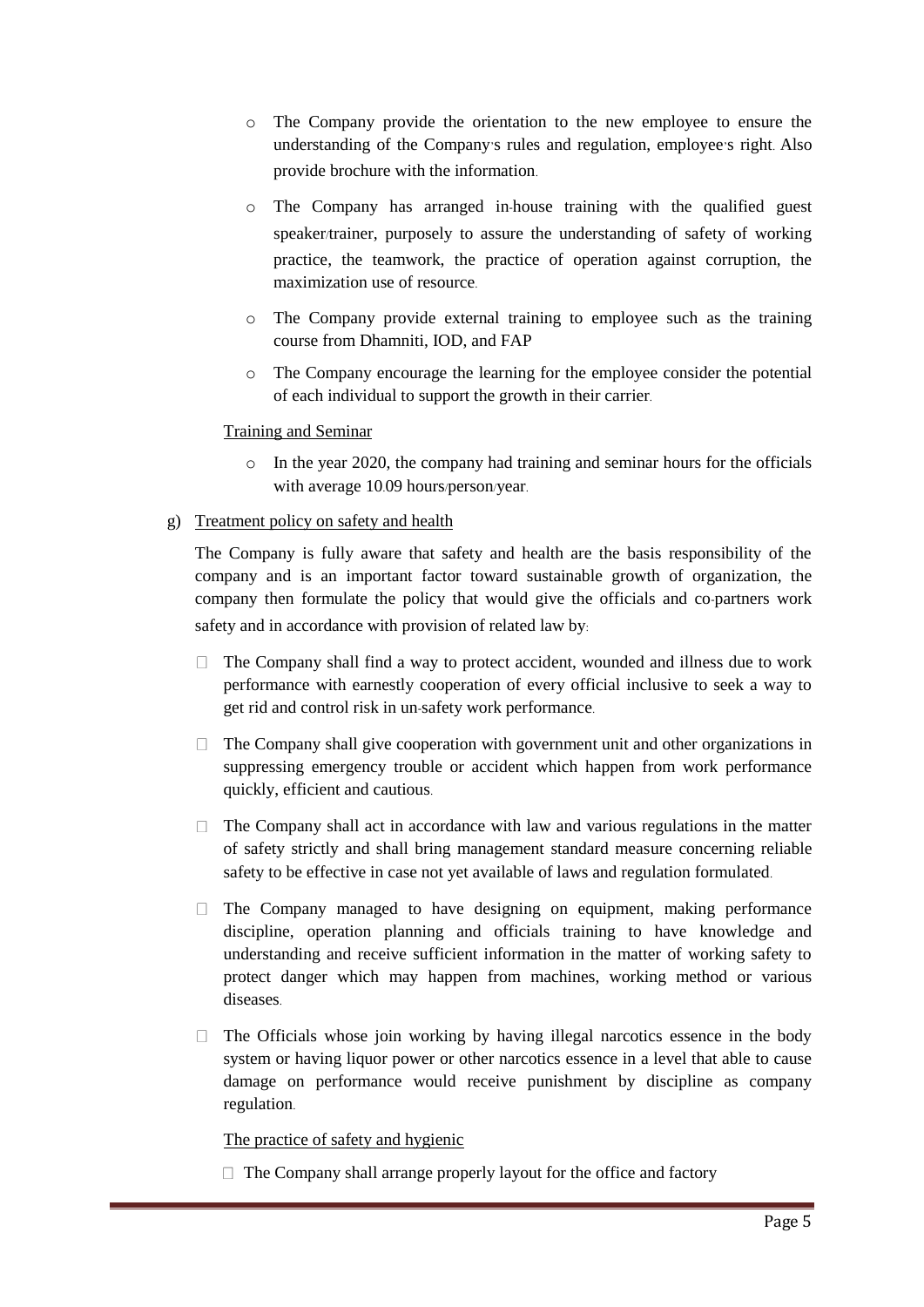- $\Box$  There will be proper entrance and exit to ensure the safety of worker
- $\Box$  There will be walkway within the factory with proper space
- $\Box$  There will be toolbox in each specific area
- $\Box$  There will be sufficient light and air ventilation in the factory
- $\Box$  There will be first-aid training, fire escape training, firefighting training, and regularly examination for the fire extinguish equipment.
- $\Box$  There will be sufficient area for the worker for exercise activities
- $\Box$  There will be sufficient toilet and infirmary
- $\Box$  There will be annual health check-up
- $\Box$  There will be work insurance for every worker

#### Statistic of Accident from work

 $\Box$  In the year 2020, Statistics on accident to the stage of ceasing work excess 3 days come to 2.97 persons / 1,000 persons.

#### h) Participation development on community and society policy

In order to maintain for good community and society, the company then formulates the following guide lines:

- $\Box$  The Company shall behave as own rights in their capacity as a good population by law and/or discipline issued by corporate governance section strictly and give cooperation with public sector regularly.
- $\Box$  The Company supports the officials and related person to acknowledge, understand guide line in operation in order to participate in community and society development.
- $\Box$  The Company shall proceed the project or do activity for society continuously in order to create affection, union, to be unanimous with community and society.
- $\Box$  The Company shall take good care and protect not to allow company operation to incur damage toward life quality of community and society.
- $\Box$  The Company shall create mind conscious in responsibility toward community and society in every level of official group continuously and earnestly.
- $\Box$  The Company shall cooperate to support and create community and society, support any activities which related with community development both in the part of life quality development and exchange experience from operation with community and society for bringing to improve working regularly.

#### i) Environment and Natural Resources policy

The Company has an intention to attend business with responsibility, friendly toward environment and natural resources as below principles:

 $\Box$  The Company shall administer by having target in protection not to incur impact toward environment and natural resources and better than provision of laws.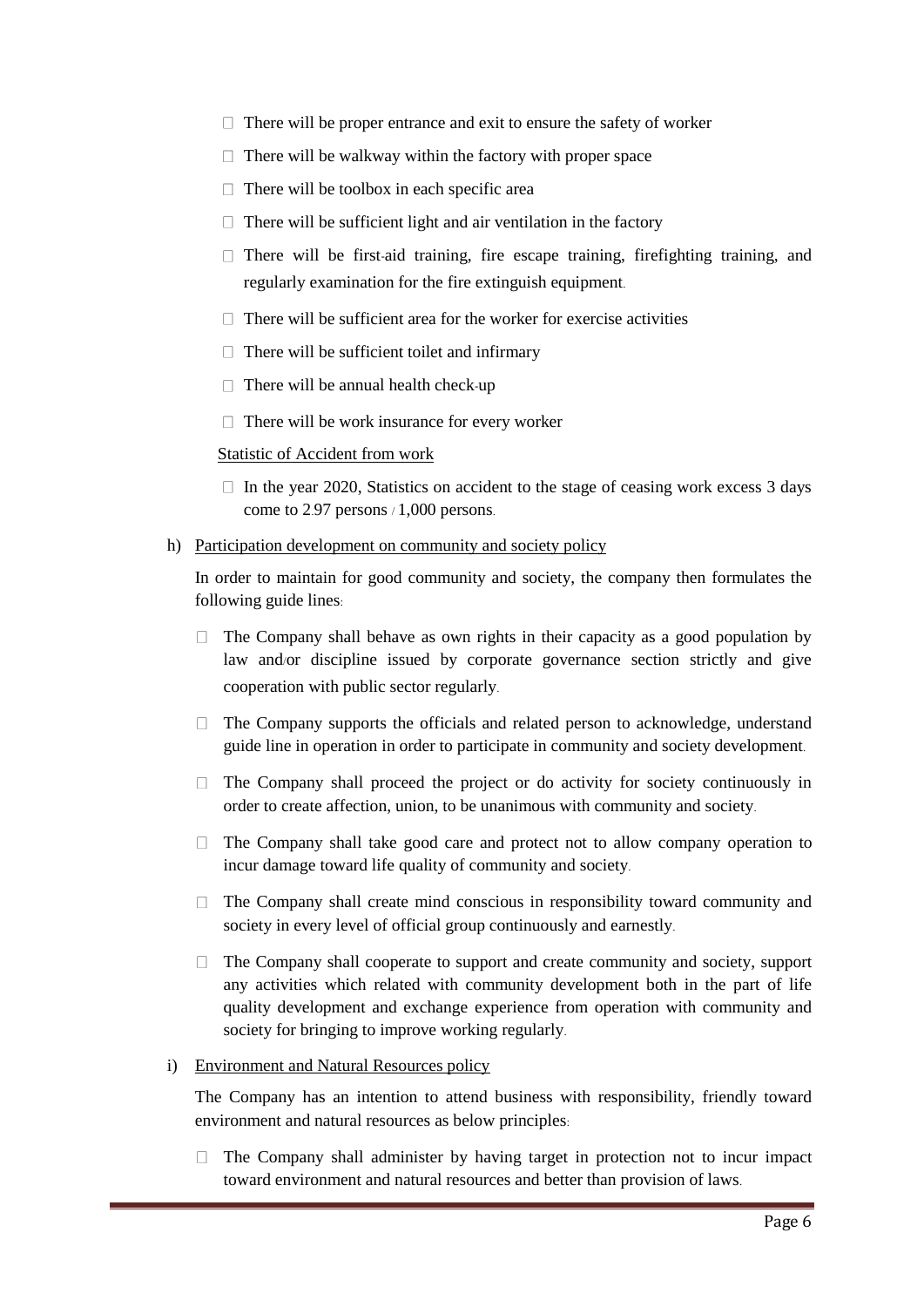- $\Box$  The Company intends to develop operation process to be in accordance with international standard measure through revise and operation assess regularly.
- $\Box$  The Company shall establish firmly and promote officials including related person to have responsibility toward environment and natural resources.
- $\Box$  The Company shall fully aware of maintenance environment and natural resources for nice living and is a source of river and brook manage to have a process for providing knowledge to the officials by training in order to allow every official fully aware of its important, incur guarding jealously, maintain and use most worthwhile on natural resources.
- $\Box$  The Company shall maintain environment condition and biodiversity in operation areas to incur balance of residence system sustainable.
- $\Box$  The Company shall participate in reducing incurred greenhouse gas that shall impact toward change of climate.
- $\Box$  The Company shall seek an opportunity to exchange, learning and share experience from operation with other units for renovating operation continuously.

## j) Human rights policy

The Company has a policy to conduct business by holding principle of respect toward human rights as international principle below:

- The Company shall treat every official with respect in honor and dignity.  $\Box$
- $\Box$ The Company supports the officials to use their legal rights as population according to edit of constitution and to be prescribed by the laws.
- $\Box$  The Company shall maintain personal information of the officials such as autobiography, health record, working resume, disclosure or personal information transfer of the officials to the public would be able to do when receive consent from those official. All this, violation regards as fault by discipline except has done according to the company discipline or as laws.
- $\Box$  The Company does not violate and not support activities that violate human rights.
- $\Box$  Every official must not do anything that violate or threaten either by speech or act toward other persons on basis of race, sex, religion, age cripple on body.

# k) Misconduct and corruption resistant policy

The Company has an ideal in conducting business with virtue, act in accordance with law, transparent, adhere to responsible toward society and every group of stakeholder according to the principle of good Corporate Governance (private) and ethics in conducting business, not supporting every form of misconduct and corruption. Therefore, in the year 2013 the company has joint the operation of Thai private sector in misconduct and corruption resistant and in 2015, the company applied for a member of net-work partnership on misconduct for Thailand in order to fight for every organization to aware of misconduct and corruption impact and formulate following guide lines: